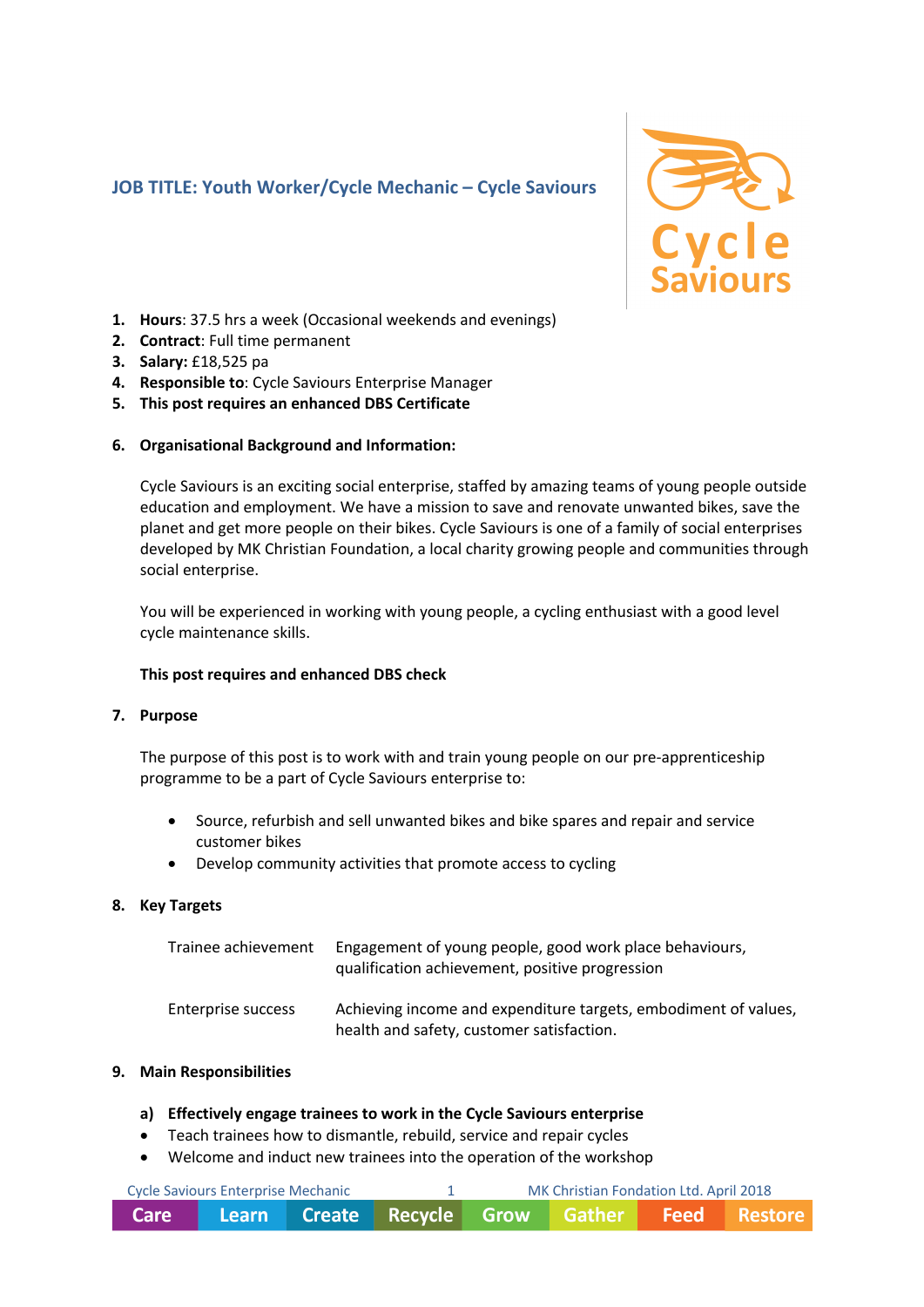- Ensure trainees are aware of processes and actions that maintain the highest standards with respect to health and safety
- Establish and support high expectations of work place behaviour
- Provide training in good customer service and ensure that trainees use this at all times
- Support the development of maths and English skills relevant to the enterprise
- Involve trainees in all aspects of running the enterprise including: ordering; budgeting; cashing-up; customer service
- Support and provide information for trainee target setting, monitoring and reviews
- Support the process for ensuring the accreditation of the skills the trainees learn whilst engaged in the enterprise

### **b) To assist with refurbishing and selling donated and repair and service customer bikes**

- Refurbish and supervise the refurbishment of bikes
- Sell bikes and bike parts
- Carry out cycle repairs and servicing to a high standard
- Ensure that all work is done to the highest standards and complies with all relevant health and safety requirements
- Ensure excellent customer service

### **c) Develop community activities that encourage access to cycling**

- Work with Enterprise Lead and partners to design and deliver activities that promote cycling, health and well-being
- Support the development of activities that encourage cycling amongst people with a range of disabilities
- Support the development of after-school and holiday activities
- Arrange and deliver cycle maintenance courses in the community
- Work with others to establish a Dr Bike service

### **d) Process & Procedure**

- Ensure that all paperwork is maintained with respect to safety checks and Health and Safety
- Accurate maintenance of records in respect of purchases, sales and all other financial transactions
- Contribute to trainee appraisals, reporting on targets and progress
- Provide reports as appropriate to external clients, funders and Directors
- Seek customer feedback on the delivery of services
- Provide information as necessary on the progress and attendance of trainees

### **10. General Responsibilities**

- Attend staff meetings as required.
- Ensure the Health and Safety and Safeguarding of all clients under responsibility
- Maintain positive, professional relationships with all staff
- Promote equality of opportunity, diversity and inclusion
- Promote trainee learning, including maths and English
- Commitment to environmental issues and reducing waste
- Encourage good relations with the local community
- Effectively represent and promote the Foundation, its vision, values and personality
- Take appropriate responsibility for discipline
- Maintain professional standards of conduct and confidentiality at all times
- Such other tasks as may from time-to-time be requested by the Directors

| Cycle Saviours Enterprise Mechanic |                                                    |  | MK Christian Fondation Ltd. April 2018 |  |
|------------------------------------|----------------------------------------------------|--|----------------------------------------|--|
|                                    | Care Learn Create Recycle Grow Gather Feed Restore |  |                                        |  |